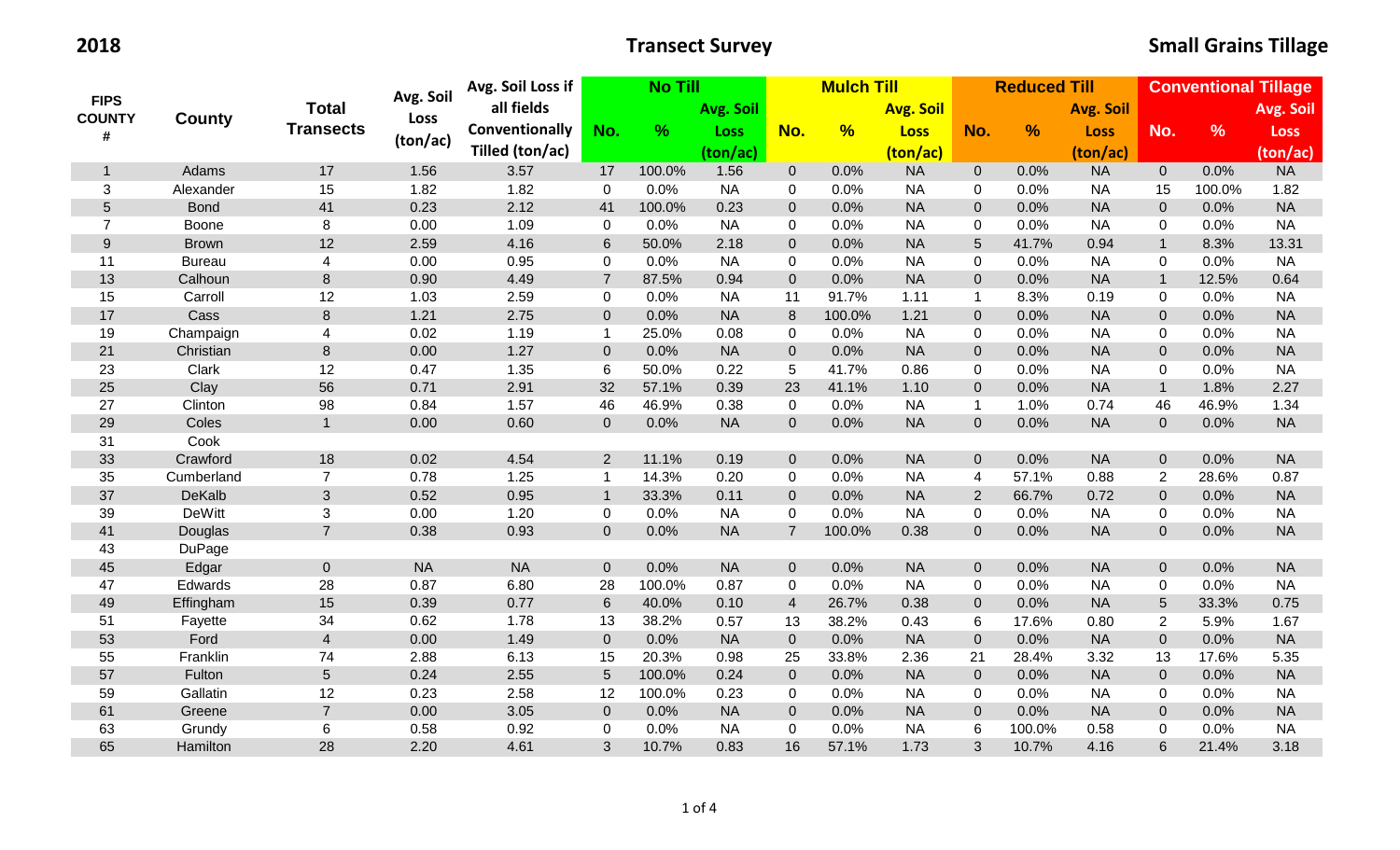| <b>FIPS</b><br><b>COUNTY</b><br># |                  | <b>Total</b>             | Avg. Soil | Avg. Soil Loss if |                  | <b>No Till</b> |             | <b>Mulch Till</b> |               |                  |                         | <b>Reduced Till</b> |                  | <b>Conventional Tillage</b> |               |             |  |
|-----------------------------------|------------------|--------------------------|-----------|-------------------|------------------|----------------|-------------|-------------------|---------------|------------------|-------------------------|---------------------|------------------|-----------------------------|---------------|-------------|--|
|                                   |                  |                          |           | all fields        |                  |                | Avg. Soil   |                   |               | <b>Avg. Soil</b> |                         |                     | <b>Avg. Soil</b> |                             |               | Avg. Soil   |  |
|                                   | County           | <b>Transects</b>         | Loss      | Conventionally    | No.              | %              | <b>Loss</b> | No.               | $\frac{9}{6}$ | <b>Loss</b>      | No.                     | $\frac{9}{6}$       | <b>Loss</b>      | No.                         | $\frac{9}{6}$ | <b>Loss</b> |  |
|                                   |                  |                          | (ton/ac)  | Tilled (ton/ac)   |                  |                | (ton/ac)    |                   |               | (ton/ac)         |                         |                     | (ton/ac)         |                             |               | (ton/ac)    |  |
| 67                                | Hancock          | $\overline{7}$           | 0.00      | 3.84              | $\overline{0}$   | 0.0%           | <b>NA</b>   | $\mathbf 0$       | 0.0%          | <b>NA</b>        | $\mathbf 0$             | 0.0%                | <b>NA</b>        | $\overline{0}$              | 0.0%          | <b>NA</b>   |  |
| 69                                | Hardin           | $\overline{0}$           | <b>NA</b> | 0.00              | $\boldsymbol{0}$ | 0.0%           | <b>NA</b>   | $\overline{0}$    | 0.0%          | <b>NA</b>        | $\overline{0}$          | 0.0%                | <b>NA</b>        | $\mathbf{0}$                | 0.0%          | <b>NA</b>   |  |
| 71                                | Henderson        | $\overline{7}$           | 2.29      | 3.64              | $\pmb{0}$        | 0.0%           | <b>NA</b>   | $\mathbf 0$       | 0.0%          | <b>NA</b>        | $\overline{7}$          | 100.0%              | 2.29             | 0                           | 0.0%          | <b>NA</b>   |  |
| 73                                | Henry            | $6\phantom{1}$           | 0.16      | 1.62              | $\overline{2}$   | 33.3%          | 0.30        | $\overline{0}$    | 0.0%          | <b>NA</b>        | $\mathbf 0$             | 0.0%                | <b>NA</b>        | $\mathbf 0$                 | 0.0%          | <b>NA</b>   |  |
| 75                                | Iroquois         | $\overline{\mathcal{A}}$ | 0.35      | 0.78              | 3                | 75.0%          | 0.19        | $\mathbf 0$       | 0.0%          | <b>NA</b>        | $\mathbf{1}$            | 25.0%               | 0.86             | $\mathbf 0$                 | 0.0%          | <b>NA</b>   |  |
| 77                                | Jackson          | 53                       | 4.85      | 5.48              | $\overline{4}$   | 7.5%           | 2.02        | $\mathbf{1}$      | 1.9%          | 1.90             | $\mathbf 0$             | 0.0%                | <b>NA</b>        | 48                          | 90.6%         | 5.15        |  |
| 79                                | Jasper           | 20                       | 0.43      | 1.88              | 16               | 80.0%          | 0.46        | $\overline{2}$    | 10.0%         | 0.38             | 2                       | 10.0%               | 0.30             | 0                           | 0.0%          | <b>NA</b>   |  |
| 81                                | Jefferson        | 53                       | 2.80      | 5.68              | 13               | 24.5%          | 1.33        | 13                | 24.5%         | 1.97             | 10                      | 18.9%               | 3.70             | 17                          | 32.1%         | 4.03        |  |
| 83                                | Jersey           | 10                       | 0.43      | 2.77              | 9                | 90.0%          | 0.42        | $\mathbf{1}$      | 10.0%         | 0.51             | $\mathbf 0$             | 0.0%                | <b>NA</b>        | 0                           | 0.0%          | <b>NA</b>   |  |
| 85                                | <b>JoDaviess</b> | 19                       | 0.00      | 3.69              | $\boldsymbol{0}$ | 0.0%           | <b>NA</b>   | $\mathbf{0}$      | 0.0%          | <b>NA</b>        | $\mathbf 0$             | 0.0%                | <b>NA</b>        | $\pmb{0}$                   | 0.0%          | <b>NA</b>   |  |
| 87                                | Johnson          | 6                        | 3.31      | 9.71              | $\,6$            | 100.0%         | 3.31        | $\mathbf 0$       | 0.0%          | <b>NA</b>        | $\mathbf 0$             | 0.0%                | <b>NA</b>        | $\mathbf 0$                 | 0.0%          | <b>NA</b>   |  |
| 89                                | Kane             | $\overline{2}$           | 0.27      | 0.43              | $\mathbf{0}$     | 0.0%           | <b>NA</b>   | $\overline{0}$    | 0.0%          | <b>NA</b>        | 2                       | 100.0%              | 0.27             | $\mathbf 0$                 | 0.0%          | <b>NA</b>   |  |
| 91                                | Kankakee         | $\overline{\mathbf{4}}$  | 0.14      | 0.23              | $\pmb{0}$        | 0.0%           | <b>NA</b>   | $\mathbf 0$       | 0.0%          | <b>NA</b>        | $\overline{\mathbf{4}}$ | 100.0%              | 0.14             | 0                           | 0.0%          | <b>NA</b>   |  |
| 93                                | Kendall          | $\mathbf{1}$             | 0.52      | 0.83              | $\boldsymbol{0}$ | 0.0%           | <b>NA</b>   | $\pmb{0}$         | 0.0%          | <b>NA</b>        | $\mathbf{1}$            | 100.0%              | 0.52             | $\pmb{0}$                   | 0.0%          | <b>NA</b>   |  |
| 95                                | Knox             | 3                        | 0.31      | 1.05              | $\overline{2}$   | 66.7%          | 0.15        | $\mathbf{1}$      | 33.3%         | 0.62             | $\overline{0}$          | 0.0%                | <b>NA</b>        | 0                           | 0.0%          | <b>NA</b>   |  |
| 97                                | Lake             |                          |           |                   |                  |                |             |                   |               |                  |                         |                     |                  |                             |               |             |  |
| 99                                | LaSalle          | 3                        | 0.07      | 0.76              | $\overline{2}$   | 66.7%          | 0.10        | $\mathbf 0$       | 0.0%          | <b>NA</b>        | 0                       | 0.0%                | <b>NA</b>        | $\mathbf 0$                 | 0.0%          | <b>NA</b>   |  |
| 101                               | Lawrence         | 33                       | 0.73      | 2.32              | $\,8\,$          | 24.2%          | 0.57        | 18                | 54.5%         | 0.56             | $\overline{4}$          | 12.1%               | 0.57             | 3                           | 9.1%          | 2.42        |  |
| 103                               | Lee              | $\overline{2}$           | 0.10      | 0.79              | $\mathbf 0$      | 0.0%           | <b>NA</b>   | $\mathbf{1}$      | 50.0%         | 0.20             | $\mathbf 0$             | 0.0%                | <b>NA</b>        | 0                           | 0.0%          | <b>NA</b>   |  |
| 105                               | Livingston       | $6\,$                    | 0.00      | 1.62              | $\boldsymbol{0}$ | 0.0%           | <b>NA</b>   | $\overline{0}$    | 0.0%          | <b>NA</b>        | $\mathbf 0$             | 0.0%                | <b>NA</b>        | $\pmb{0}$                   | 0.0%          | <b>NA</b>   |  |
| 107                               | Logan            | $\mathbf{1}$             | 0.07      | 0.80              | $\pmb{0}$        | 0.0%           | <b>NA</b>   | $\mathbf 0$       | 0.0%          | <b>NA</b>        | 0                       | 0.0%                | <b>NA</b>        | $\mathbf 0$                 | 0.0%          | <b>NA</b>   |  |
| 109                               | McDonough        | $\mathfrak{S}$           | 1.45      | 3.44              | $\overline{2}$   | 66.7%          | 1.03        | $\overline{0}$    | 0.0%          | <b>NA</b>        | $\mathbf{1}$            | 33.3%               | 2.28             | $\pmb{0}$                   | 0.0%          | <b>NA</b>   |  |
| 111                               | McHenry          | 9                        | 2.96      | 2.96              | $\pmb{0}$        | 0.0%           | <b>NA</b>   | $\mathbf 0$       | 0.0%          | <b>NA</b>        | $\mathbf 0$             | 0.0%                | <b>NA</b>        | 9                           | 100.0%        | 2.96        |  |
| 113                               | McLean           | $\mathbf 0$              | <b>NA</b> | <b>NA</b>         | $\boldsymbol{0}$ | 0.0%           | <b>NA</b>   | $\mathbf{0}$      | 0.0%          | <b>NA</b>        | $\mathbf 0$             | 0.0%                | <b>NA</b>        | $\mathbf 0$                 | 0.0%          | <b>NA</b>   |  |
| 115                               | Macon            | $\overline{4}$           | 0.81      | 1.62              | $\pmb{0}$        | 0.0%           | <b>NA</b>   | $\mathbf 0$       | 0.0%          | <b>NA</b>        | $\mathbf 0$             | 0.0%                | <b>NA</b>        | 1                           | 25.0%         | 3.23        |  |
| 117                               | Macoupin         | 18                       | 0.00      | 1.32              | $\pmb{0}$        | 0.0%           | <b>NA</b>   | $\pmb{0}$         | 0.0%          | <b>NA</b>        | $\mathbf 0$             | 0.0%                | <b>NA</b>        | $\pmb{0}$                   | 0.0%          | <b>NA</b>   |  |
| 119                               | Madison          | 23                       | 0.00      | 3.56              | $\pmb{0}$        | 0.0%           | <b>NA</b>   | $\mathbf 0$       | 0.0%          | <b>NA</b>        | 0                       | 0.0%                | <b>NA</b>        | 0                           | 0.0%          | <b>NA</b>   |  |
| 121                               | Marion           | 61                       | 0.03      | 2.11              | $\pmb{0}$        | 0.0%           | <b>NA</b>   | $\mathbf 0$       | 0.0%          | <b>NA</b>        | $\mathbf{1}$            | 1.6%                | 1.69             | $\pmb{0}$                   | 0.0%          | <b>NA</b>   |  |
| 123                               | Marshall         | 0                        | <b>NA</b> | <b>NA</b>         | $\pmb{0}$        | 0.0%           | <b>NA</b>   | $\mathbf 0$       | 0.0%          | <b>NA</b>        | 0                       | 0.0%                | <b>NA</b>        | 0                           | 0.0%          | <b>NA</b>   |  |
| 125                               | Mason            | 12                       | 0.10      | 1.02              | 12               | 100.0%         | 0.10        | $\mathbf 0$       | 0.0%          | <b>NA</b>        | $\mathbf{0}$            | 0.0%                | <b>NA</b>        | $\mathbf 0$                 | 0.0%          | <b>NA</b>   |  |
| 127                               | Massac           | $\overline{7}$           | 0.53      | 5.43              | $\overline{7}$   | 100.0%         | 0.53        | $\mathbf 0$       | 0.0%          | <b>NA</b>        | 0                       | 0.0%                | <b>NA</b>        | $\mathbf 0$                 | 0.0%          | <b>NA</b>   |  |
| 129                               | Menard           | $\overline{7}$           | 0.41      | 2.23              | $\overline{5}$   | 71.4%          | 0.35        | $\overline{2}$    | 28.6%         | 0.55             | $\boldsymbol{0}$        | 0.0%                | <b>NA</b>        | $\mathbf 0$                 | 0.0%          | <b>NA</b>   |  |
| 131                               | Mercer           | $\overline{1}$           | 0.00      | 1.31              | $\Omega$         | 0.0%           | <b>NA</b>   | 0                 | 0.0%          | <b>NA</b>        | $\mathbf 0$             | 0.0%                | <b>NA</b>        | $\Omega$                    | 0.0%          | <b>NA</b>   |  |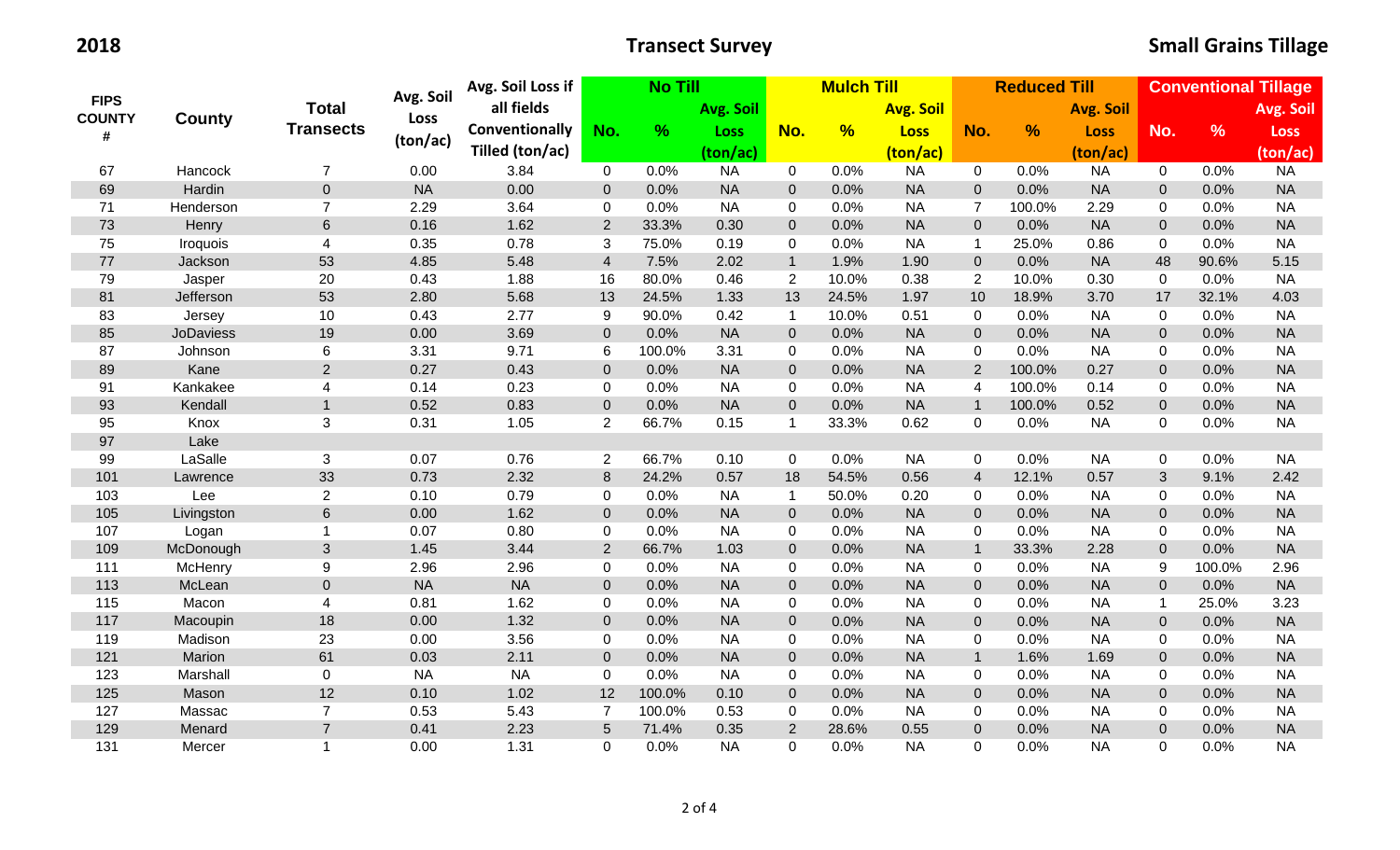| <b>FIPS</b><br><b>COUNTY</b><br># |                 | <b>Total</b>            | Avg. Soil | Avg. Soil Loss if     |                         | <b>No Till</b> |             |                | <b>Mulch Till</b> |                  |                     | <b>Reduced Till</b> |                  | <b>Conventional Tillage</b> |               |             |  |
|-----------------------------------|-----------------|-------------------------|-----------|-----------------------|-------------------------|----------------|-------------|----------------|-------------------|------------------|---------------------|---------------------|------------------|-----------------------------|---------------|-------------|--|
|                                   |                 |                         |           | all fields            |                         |                | Avg. Soil   | No.            |                   | <b>Avg. Soil</b> |                     |                     | <b>Avg. Soil</b> |                             |               | Avg. Soil   |  |
|                                   | County          | <b>Transects</b>        | Loss      | <b>Conventionally</b> | No.                     | %              | <b>Loss</b> |                | $\frac{9}{6}$     | <b>Loss</b>      | No.                 | $\frac{9}{6}$       | <b>Loss</b>      | No.                         | $\frac{9}{6}$ | <b>Loss</b> |  |
|                                   |                 |                         | (ton/ac)  | Tilled (ton/ac)       |                         |                | (ton/ac)    |                |                   | (ton/ac)         |                     |                     | (ton/ac)         |                             |               | (ton/ac)    |  |
| 133                               | Monroe          | 93                      | 0.00      | 10.89                 | $\overline{0}$          | 0.0%           | <b>NA</b>   | $\overline{0}$ | 0.0%              | <b>NA</b>        | $\overline{0}$      | 0.0%                | <b>NA</b>        | $\overline{0}$              | 0.0%          | <b>NA</b>   |  |
| 135                               | Montgomery      | 14                      | 1.24      | 2.07                  | 0                       | 0.0%           | <b>NA</b>   | $\overline{2}$ | 14.3%             | 0.50             | 12                  | 85.7%               | 1.36             | 0                           | 0.0%          | <b>NA</b>   |  |
| 137                               | Morgan          | $\overline{7}$          | 2.37      | 2.96                  | $\mathbf{0}$            | 0.0%           | <b>NA</b>   | $\overline{1}$ | 14.3%             | 0.37             | $\mathbf 0$         | 0.0%                | <b>NA</b>        | $\overline{2}$              | 28.6%         | 8.10        |  |
| 139                               | Moultrie        | $\overline{7}$          | 0.00      | 2.24                  | $\mathbf 0$             | 0.0%           | <b>NA</b>   | $\mathbf 0$    | 0.0%              | <b>NA</b>        | $\mathbf 0$         | 0.0%                | <b>NA</b>        | 0                           | 0.0%          | <b>NA</b>   |  |
| 141                               | Ogle            | 9                       | 1.00      | 1.80                  | 3                       | 33.3%          | 0.51        | $\mathbf{1}$   | 11.1%             | 0.81             | $\mathbf 0$         | 0.0%                | <b>NA</b>        | $\overline{4}$              | 44.4%         | 1.56        |  |
| 143                               | Peoria          | 10                      | 0.04      | 1.99                  | $\mathbf{1}$            | 10.0%          | 0.21        | $\mathbf 0$    | 0.0%              | <b>NA</b>        | $\mathbf 0$         | 0.0%                | <b>NA</b>        | $\mathbf{0}$                | 0.0%          | <b>NA</b>   |  |
| 145                               | Perry           | 92                      | 0.00      | 8.14                  | $\overline{0}$          | 0.0%           | <b>NA</b>   | $\mathbf{0}$   | 0.0%              | <b>NA</b>        | $\mathbf 0$         | 0.0%                | <b>NA</b>        | $\Omega$                    | 0.0%          | <b>NA</b>   |  |
| 147                               | Piatt           | $\overline{4}$          | 0.00      | 1.17                  | $\mathbf 0$             | 0.0%           | <b>NA</b>   | $\mathbf 0$    | 0.0%              | <b>NA</b>        | $\mathbf 0$         | 0.0%                | <b>NA</b>        | 0                           | 0.0%          | <b>NA</b>   |  |
| 149                               | Pike            | $\overline{4}$          | 1.57      | 3.78                  | $\overline{\mathbf{4}}$ | 100.0%         | 1.57        | $\overline{0}$ | 0.0%              | <b>NA</b>        | $\mathbf 0$         | 0.0%                | <b>NA</b>        | $\overline{0}$              | 0.0%          | <b>NA</b>   |  |
| 151                               | Pope            | $\mathbf 0$             | <b>NA</b> | <b>NA</b>             | $\mathbf 0$             | 0.0%           | <b>NA</b>   | $\mathbf 0$    | 0.0%              | <b>NA</b>        | $\mathbf 0$         | 0.0%                | <b>NA</b>        | 0                           | 0.0%          | <b>NA</b>   |  |
| 153                               | Pulaski         | 15                      | 11.96     | 11.96                 | $\boldsymbol{0}$        | 0.0%           | <b>NA</b>   | $\mathbf{0}$   | 0.0%              | <b>NA</b>        | $\boldsymbol{0}$    | 0.0%                | <b>NA</b>        | 15                          | 100.0%        | 11.96       |  |
| 155                               | Putnam          | $\mathbf 0$             | <b>NA</b> | 0.00                  | 0                       | 0.0%           | <b>NA</b>   | $\mathbf 0$    | 0.0%              | <b>NA</b>        | $\mathbf 0$         | 0.0%                | <b>NA</b>        | 0                           | 0.0%          | <b>NA</b>   |  |
| 157                               | Randolph        | 110                     | 0.00      | 6.74                  | $\mathbf 0$             | 0.0%           | <b>NA</b>   | $\mathbf{0}$   | 0.0%              | <b>NA</b>        | $\mathbf 0$         | 0.0%                | <b>NA</b>        | $\mathbf{0}$                | 0.0%          | <b>NA</b>   |  |
| 159                               | Richland        | 25                      | 0.00      | <b>NA</b>             | $\mathbf 0$             | 0.0%           | <b>NA</b>   | $\mathbf 0$    | 0.0%              | <b>NA</b>        | $\mathbf 0$         | 0.0%                | <b>NA</b>        | 0                           | 0.0%          | <b>NA</b>   |  |
| 161                               | Rock Island     | $\mathbf{3}$            | 0.41      | 2.43                  | $\boldsymbol{0}$        | 0.0%           | <b>NA</b>   | $\mathbf 0$    | 0.0%              | <b>NA</b>        | $\mathbf{1}$        | 33.3%               | 1.24             | $\mathbf 0$                 | 0.0%          | <b>NA</b>   |  |
| 163                               | St Clair        | 33                      | 0.63      | 1.84                  | $\mathbf{1}$            | 3.0%           | 0.38        | 25             | 75.8%             | 0.67             | 3                   | 9.1%                | 0.87             | $\mathbf{1}$                | 3.0%          | 1.17        |  |
| 165                               | Saline          | 10                      | 0.47      | 5.00                  | 10                      | 100.0%         | 0.47        | $\overline{0}$ | 0.0%              | <b>NA</b>        | $\boldsymbol{0}$    | 0.0%                | <b>NA</b>        | $\overline{0}$              | 0.0%          | <b>NA</b>   |  |
| 167                               | Sangamon        | $\overline{\mathbf{4}}$ | 0.00      | 3.75                  | $\mathbf 0$             | 0.0%           | <b>NA</b>   | $\mathbf 0$    | 0.0%              | <b>NA</b>        | 0                   | 0.0%                | <b>NA</b>        | 0                           | 0.0%          | <b>NA</b>   |  |
| 169                               | Schuyler        | $\,8\,$                 | 1.04      | 4.25                  | $\overline{4}$          | 50.0%          | 0.51        | $\overline{0}$ | 0.0%              | <b>NA</b>        | $\mathbf 0$         | 0.0%                | <b>NA</b>        | 3                           | 37.5%         | 2.09        |  |
| 171                               | Scott           | 2                       | 0.92      | 4.35                  | $\overline{2}$          | 100.0%         | 0.92        | $\mathbf 0$    | 0.0%              | <b>NA</b>        | $\mathbf 0$         | 0.0%                | <b>NA</b>        | $\mathbf 0$                 | 0.0%          | <b>NA</b>   |  |
| 173                               | Shelby          | 15                      | 1.71      | 1.71                  | $\mathbf 0$             | 0.0%           | <b>NA</b>   | $\overline{0}$ | 0.0%              | <b>NA</b>        | $\boldsymbol{0}$    | 0.0%                | <b>NA</b>        | 15                          | 100.0%        | 1.71        |  |
| 175                               | <b>Stark</b>    | $\overline{\mathbf{4}}$ | 0.25      | 1.69                  | $\mathbf 0$             | 0.0%           | <b>NA</b>   | $\overline{2}$ | 50.0%             | 0.49             | $\mathbf 0$         | 0.0%                | <b>NA</b>        | $\mathbf 0$                 | 0.0%          | <b>NA</b>   |  |
| 177                               | Stephenson      | $5\phantom{.}$          | 0.00      | 1.47                  | $\boldsymbol{0}$        | 0.0%           | <b>NA</b>   | $\pmb{0}$      | 0.0%              | <b>NA</b>        | $\boldsymbol{0}$    | 0.0%                | <b>NA</b>        | $\mathbf 0$                 | 0.0%          | <b>NA</b>   |  |
| 179                               | <b>Tazewell</b> | 11                      | 0.31      | 0.97                  | $\overline{7}$          | 63.6%          | 0.18        | $\overline{2}$ | 18.2%             | 0.34             | 2                   | 18.2%               | 0.76             | 0                           | 0.0%          | <b>NA</b>   |  |
| 181                               | Union           | $5\phantom{.0}$         | 1.84      | 20.04                 | 5                       | 100.0%         | 1.84        | $\pmb{0}$      | 0.0%              | <b>NA</b>        | $\mathsf{O}\xspace$ | 0.0%                | <b>NA</b>        | $\mathbf{0}$                | 0.0%          | <b>NA</b>   |  |
| 183                               | Vermilion       | $\mathbf{1}$            | 0.00      | 1.63                  | $\mathbf 0$             | 0.0%           | <b>NA</b>   | $\mathbf 0$    | 0.0%              | <b>NA</b>        | $\mathbf 0$         | 0.0%                | <b>NA</b>        | 0                           | 0.0%          | <b>NA</b>   |  |
| 185                               | Wabash          | 25                      | 0.00      | 4.63                  | $\boldsymbol{0}$        | 0.0%           | <b>NA</b>   | $\mathbf{0}$   | 0.0%              | <b>NA</b>        | $\boldsymbol{0}$    | 0.0%                | <b>NA</b>        | $\pmb{0}$                   | 0.0%          | <b>NA</b>   |  |
| 187                               | Warren          | 4                       | 1.29      | 4.54                  | $\mathbf 0$             | 0.0%           | <b>NA</b>   | $\mathbf 0$    | 0.0%              | <b>NA</b>        | $\mathbf 0$         | 0.0%                | <b>NA</b>        | 4                           | 100.0%        | 1.29        |  |
| 189                               | Washington      | 140                     | 0.00      | 3.50                  | $\boldsymbol{0}$        | 0.0%           | <b>NA</b>   | $\mathbf 0$    | 0.0%              | <b>NA</b>        | $\boldsymbol{0}$    | 0.0%                | <b>NA</b>        | $\mathbf{0}$                | 0.0%          | <b>NA</b>   |  |
| 191                               | Wayne           | 28                      | 1.05      | 3.47                  | 18                      | 64.3%          | 0.43        | 8              | 28.6%             | 1.45             | 0                   | 0.0%                | <b>NA</b>        | 2                           | 7.1%          | 5.07        |  |
| 193                               | White           | 24                      | 1.02      | 6.86                  | 24                      | 100.0%         | 1.02        | $\mathbf{0}$   | 0.0%              | <b>NA</b>        | $\mathbf 0$         | 0.0%                | <b>NA</b>        | $\overline{0}$              | 0.0%          | <b>NA</b>   |  |
| 195                               | Whiteside       | 8                       | 0.00      | 1.59                  | $\mathbf 0$             | 0.0%           | <b>NA</b>   | $\mathbf 0$    | 0.0%              | <b>NA</b>        | $\mathbf 0$         | 0.0%                | <b>NA</b>        | 0                           | 0.0%          | <b>NA</b>   |  |
| 197                               | Will            | $\overline{4}$          | 0.00      | 0.74                  | $\overline{0}$          | 0.0%           | <b>NA</b>   | $\mathbf 0$    | 0.0%              | <b>NA</b>        | $\mathbf{0}$        | 0.0%                | <b>NA</b>        | $\overline{0}$              | 0.0%          | <b>NA</b>   |  |